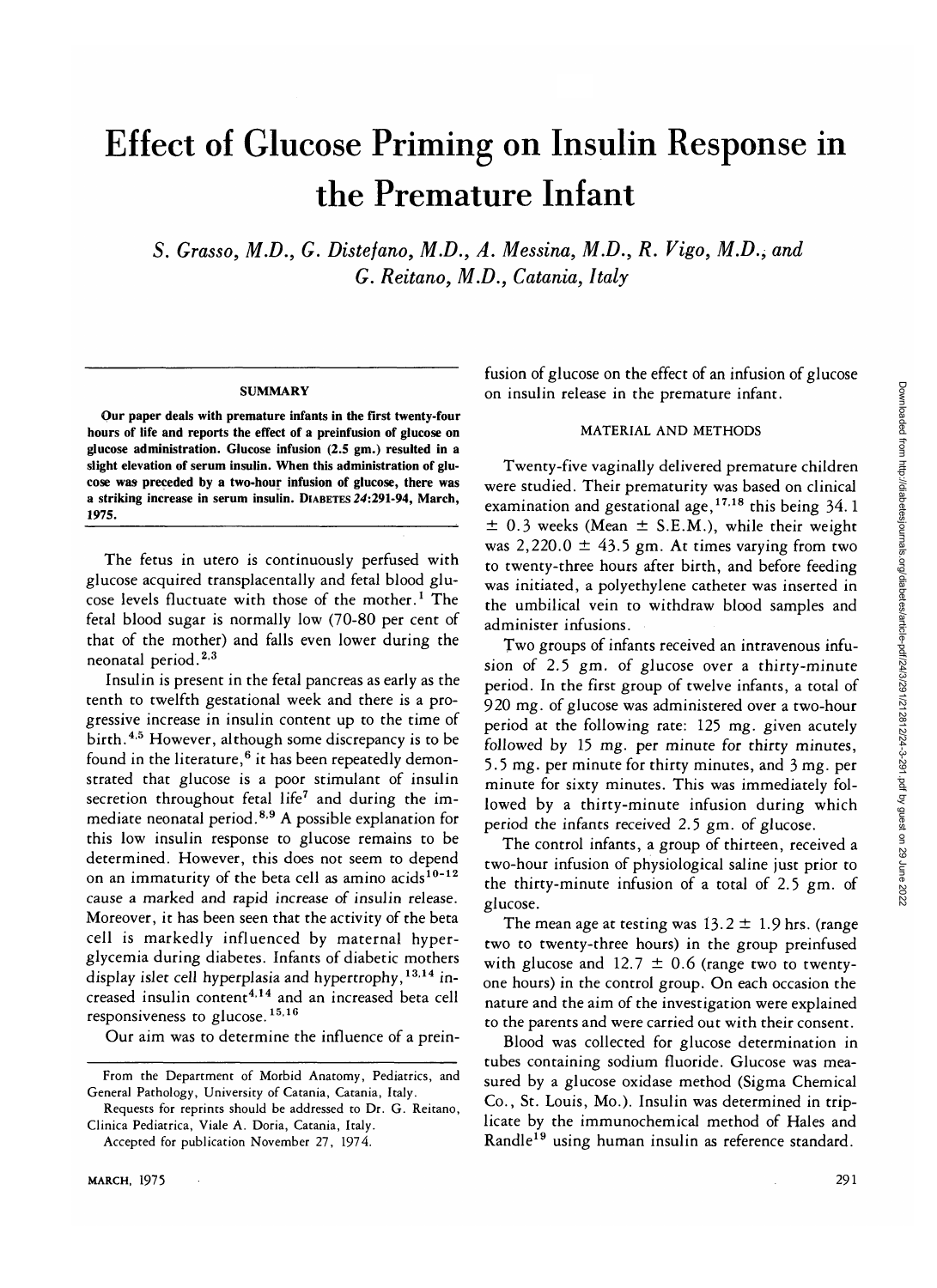## RESULTS

*Effect of a preinfusion of glucose on 2.5 gm. infusion of glucose (figure I).* During the two-hour preinfusion of glucose in the twelve infants with body weight of 2, 180.0  $\pm$  70 gm., the blood sugar level rose from 54  $\pm$  2 mg. at  $-$  120 min. to 97  $\pm$  8 mg. per 100 ml. at  $-90$  min. and then decreased gradually to 73  $\pm$  3.7 mg. per 100 ml. at 0 min. Serum insulin rose during this period from 8.2  $\pm$  1.5  $\mu$ U. per ml. at -120 min. to 15.6  $\pm$  2.3  $\mu$ U. per ml. at 0 min. The successive, rapid 2.5 gm. glucose infusion caused the blood sugar to go up acutely from  $73 \pm 3.7$  mg. at 0 min. to  $248.2 \pm 14.7$  mg. per 100 ml. at 30 min. and then fall to  $185.2 \pm 15.9$  mg. and  $88.7 \pm 4.7$ mg. per 100 ml. at sixty and 120 min., respectively. Serum insulin rose from 15.6  $\pm$  2.3  $\mu$ U. per ml. at 0 min. to  $42.7 \pm 12.7$   $\mu$ U. per ml. at 30 min. and 93.6  $\pm$  23.8  $\mu$ U. per ml. at 60 min. and then decreased to 67.5  $\pm$  13.9  $\mu$ U. per ml. at 120 min. Maximal increase occurred at 30 min. in one subject, at 60 min. in seven subjects, and at 120 min. in four subjects.



**FIG. 1. Effect of a preinfusion of glucose on a 30 min. infusion of glucose.**

*Effect of a preinfusion of saline on 2.5 gm. infusion of glucose (figure 2).* During the two-hour preinfusion of saline in thirteen infants with body weight of 2,256.9  $±$  40 gm., the blood sugar and serum insulin remained almost unchanged.

However, the successive rapid 2.5 gm. of glucose infusion caused the blood sugar to go up acutely from 58  $\pm$  4 mg. at 0 min. to 246  $\pm$  14 mg. per 100 ml. at 30 min. and then fall gradually to  $168 \pm 14$  mg. and  $89 \pm 12$  mg. per 100 ml. at 60 and 120 min., respectively. But the serum insulin went up only from  $6.4 \pm 1.2 \,\mu$ U. per ml. at 0 min. to 9.8  $\pm$  2 and 18.2



**FIG. 2. Effect of a preinfusion of saline on a 30 min. infusion of glucose.**

 $\pm$  4.7  $\mu$ U. per ml. at 30 and 60 min., respectively, and remained constant until 120 min.

### DISCUSSION

Our data demonstrate that glucose causes a small increase in serum insulin in the premature infant. But if an infusion of glucose precedes the acute injection, it becomes a potent stimulus of insulin secretion. However, the blood glucose curves in both groups of infants resemble each other closely in spite of the great difference in the insulin curves.

In both full-term and premature infants the disappearance rate of glucose from the blood is much slower than that in older infants,<sup>20</sup> and this low disposal has often been correlated with a reduced and delayed rate of insulin secretion.<sup>8,16</sup> However, the data of the present work do not seem to bear out this hypothesis. It seems that glucose disposal in our premature infants is influenced by other factors than simply by changes in insulin levels as demonstrated in low birth weight infants and newborn animals. In fact a high removal rate of glucose during the first day of life is seen in hypoglycemic infants small for gestational age, irrespective of whether they have high or normal insulin secretion.<sup>21</sup> Furthermore, Gentz et al.<sup>22</sup> showed that low birth weight newborn infants cleared intravenously administered glucose at the same rate if they showed an insulin response or not. In fed newborn piglets<sup>23</sup> and rats<sup>24</sup> glucose induces a greater insulin response in fed animals than in fasting ones. However, this marked increase in insulin response in fed animals is not accompanied by a greater increase in glucose disappearance rate.

It is unknown whether the priming action of the small amount of glucose administered in our infants is ^ a consequence of its role as energy source or due to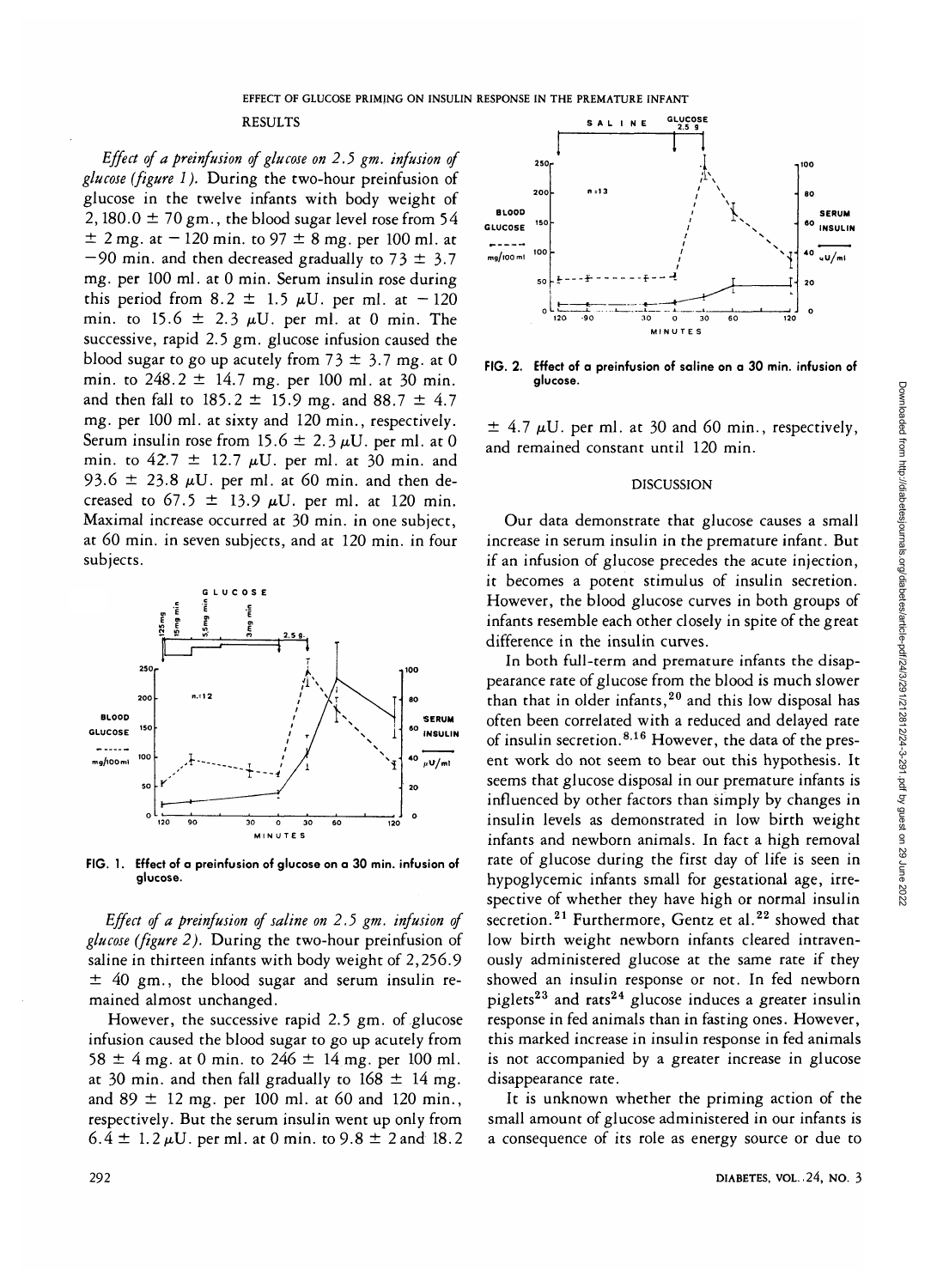other unknown effects of the glucose molecule. Studies have shown that glucose can also serve as substrate in the oxidative metabolism of the beta cell and energy made available to the cell during the breakdown of this substance is utilized to drive the specific secretory mechanism and the synthetic process in the beta cell.<sup>25,26</sup> In vitro,<sup>27</sup> and in vivo<sup>28</sup> studies have also indicated that a critical level of glucose (70-90 mg. per 100 ml.) is required for glucose to stimulate insulin secretion. In this context the prolonged lower blood glucose concentration of the normal newborn and fetus may be a factor that determines the attenuated insulin response. However, in our control group, infants with blood glucose similar to or approaching that of the adult have a similar response.

The insulin secretion pattern seen in our premature infants bears some resemblance to that seen in fasting rats as reported by Grey et al.<sup>29</sup> The authors reported that these animals exhibited a marked impairment in the insulin secretory response to glucose while a normal mobilization of this hormone was evoked by theophylline. This abnormality could be ameliorated by the intermittent administration of small doses of glucose during fasting. On the basis of these findings they suggested that the beta cell possesses a glucoseinducible glucoreceptor concerned with the regulation of insulin release.

The data obtained from our studies concern infants after they had undergone delivery and were adjusting themselves to extrauterine life. However, we think that slight changes in the magnitude of the fluctuation of the maternal glucose probably give rise to profound alteration in fetal insulin secretion. Asplund<sup>30</sup> observed that glucose administered to pregnant rats by intermittent infusion during the last five days of gestation reversed the fetal pancreatic unresponsiveness to glucose.

## ACKNOWLEDGMENT

We are grateful to Dr. G. M. Grodsky of the University of California, San Francisco, for his comments and advice.

#### REFERENCES

<sup>1</sup>Cordero, L., Jr., Yeh, S.V., Grunt, J.A., and Anderson, G.G.: Hypertonic glucose infusion during labor. Maternal-fetal blood glucose relationships. Amer. J. Obstet. Gynec. *107:295,* 1970.

<sup>2</sup>Schwartz, R., Adam, P.A.J., Chen, C.H., and Mc Cann, M.L.: Glucose homeostasis in the newborn. Biol. Neonat. 9:287, 1965/66.

<sup>3</sup>Raivio, K.O., and Teramo, K.: Blood glucose of the human

MARCH, 1975 293

fetus prior to and during labor. Acta Paediat. Scand. 57:512, 1968.

4 Steinke, J., and Driscoll, S.G.: The extractable insulin content of pancreas from fetuses and infants of diabetic and control mothers. Diabetes *14* :573, 1965.

5 Rastogi, G.K., Letarte, J., and Fraser, T.R.: Immunoreactive insulin content of 203 pancreases from foetuses of healthy mothers. Diabetologia 6:445, 1970.

<sup>6</sup>Isles, T.E., Dickson, M., and Farquhar, J.W.: Glucose tolerance and plasma insulin in newborn infants of normal and diabetic mothers. Pediat. Res. 2:198, 1968.

7 Adam, P.A., Teramo, K., Raiha, N., Gitlin, D., and Schwartz, R.: Human fetal insulin metabolism early in gestation: response to acute elevation of fetal glucose concentration and placental transfer of human insulin  $I^{131}$ . Diabetes 18:409, 1969.

<sup>8</sup>Milner, R.D.G., and Hales, C.N.: Effect of intravenous glucose on concentration of insulin in maternal and umbilical-cord plasma. Br. Med. J. 1:284, 1965.

<sup>9</sup>Thomas, K., deGasparo, M., and Hoet, J.J.: Insulin levels in the umbilical vein and in artery of newborn of normal and gestational diabetic mothers. Diabetologia 3 :299, 1967.

<sup>10</sup>Grasso, S., Saporito, N., Messina, A., and Reitano, G.,: Serum insulin response to glucose and aminoacids in the premature infant. Lancet ii:755, 1968.

1 'Reitano, G., Grasso, S., Distefano, G., and Messina, A.: The serum insulin and growth hormone response to arginine and to arginine with glucose in the premature infant. J. Clin. Endocr. Metab. 33:924, 1971.

<sup>12</sup>Grasso, S., Messina, A., Distefano, G., Vigo, R., and Reitano, G.: Insulin secretion in the premature infant. Response to glucose and amino acids. Diabetes 22:349, 1973.

 $13$ Cardell, B.S.: Hypertrophy and hyperplasia of pancreatic islets in newborn infants. J. Path. Bact. 66:335, 1953.

14Van Assche, F.A.: The fetal endocrine pancreas. A quantitative morphologic approach. Thesis. Katoliek Universiteit, Leuven, Belgium. 1970.

15Falorni, A., Fracassini, F., Massi-Benedetti, F., and Amici, A.: Glucose metabolism, plasma insulin, and growth hormone secretion in newborn infants with erythroblastosis fetalis compared with normal newborn and those born to diabetic mothers. Pediatrics 49:682, 1972.

<sup>16</sup>Jorgensen, K.R., Deckert, T., Pedersen, L.M., and Pedersen, J.: Insulin, insulin antibody and glucose in plasma of newborn infants of diabetic women. Acta Endocrinol. (Kbh) 52:154, 1966.

17Battaglia, F.C., and Lubchenco, L.O.: A practical classification of newborn infants by weight and gestational age. J. Pediat. 77:159, 1967.

<sup>18</sup>Yerushalmy, J.: The classification of newborn infants by birth weight and gestational age. J. Pediat. *71* :164, 1967.

<sup>19</sup>Hales, C.N., and Randle, P.J.: Immunoassay of insulin with insulin antibody precipitate. Biochem. J. 88:137, 1963.

20Falorni, A., Fracassini, F., Massi-Benedetti, F., and Maffei, S.: Glucose metabolism and insulin secretion in the newborn infant. Comparison between the response observed the first and seventh day of life to intravenous and oral glucose tolerance tests. Diabetes 23:172, 1974.

<sup>21</sup>Le Dune, M.A.: Intravenous glucose tolerance and plasma insulin studies in small-for-dates infants. Arch. Dis. Child. 47:111, 1972.

<sup>22</sup>Gentz, J.C.H., Warrner, R., Persson, B.E.H., and Cornblath, M.: Intravenous glucose tolerance, plasma insulin, free